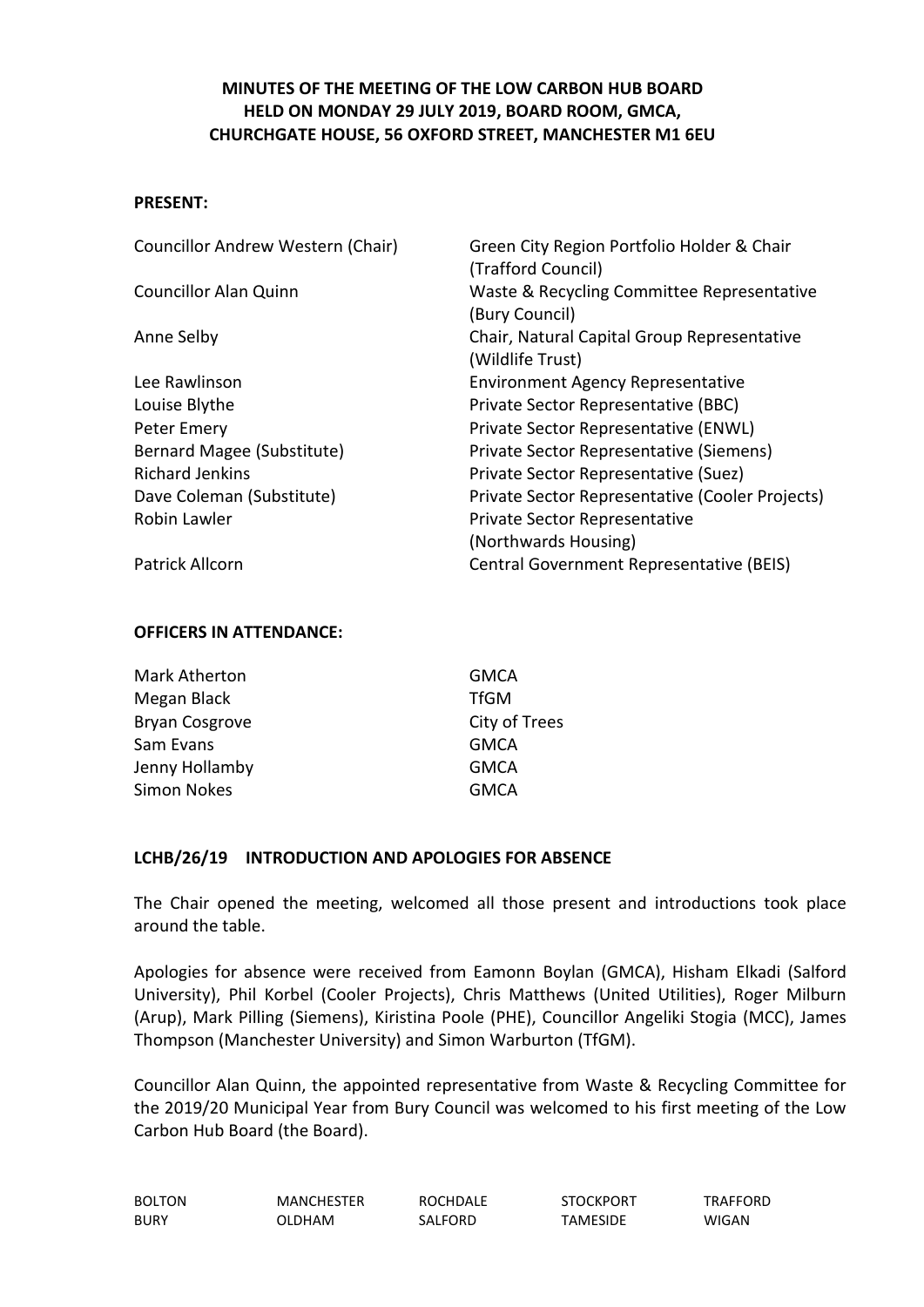James Thompson (Manchester University) who was leaving his position and was unable to attend the meeting, was thanked for his support and valuable contributions over the last two years. The Chair looked forward to welcoming his replacement to the next meeting.

The Chair explained that he had been appointed as the Portfolio Lead for the Green City Region and Chair of the Board for the 2019/20 Municipal Year. His priorities for this year were rapid decarbonisation over the next five years, stimulating energy innovation, developing a more circular economy and creating a greener City Region, which was more resilient to climate change.

The Board was provided with a copy of the revised Climate Emergency Declaration recommendation that was agreed at the GMCA meeting on 26 July 2019.

# **LCHB/27/19 DECLARATIONS OF INTEREST**

There were no declarations received in relation to any item on the agenda.

### **LCHB/28/19 MINUTES OF THE MEETING HELD ON 15 MARCH 2019**

### **RESOLVED/-**

That the minutes of the meeting held on 15 March 2019 be approved as a correct record.

#### **LCHB/29/19 MISSION BASED APPROACH - PRESENTATION**

It was explained that following approval of the 5 Year Environment Plan in March 2019, an indicative budget of £1m (over three years) had been identified to initiate actions which, would support its delivery.

The report provided an overview of how the indicative budget, from retained business rates, might be utilised to deliver a Mission Based Approach to achieve the challenge of carbon neutral living within the Greater Manchester (GM) economy by 2038.

It was reported that the GMCA and Local Authorities (LAs) could not deliver the 5 Year Environmental Plan in isolation. Work was needed with partner organisations to achieve its goals. The GMCA's role would be a convenor and also to demonstrate leadership of the public estate. In addition to allocating funding for communications, establishing a GM Environment Fund (the Fund) and establishing a mechanism for the collective procurement of photovoltaic (PV)/battery technologies, the primary task would be to build capacity to accelerate actions.

The GMCA's Assistant Director of Environment provided the Board with a presentation about delivery of the 5 Year Environmental Plan, which covered:

- Environmental threats and challenges opportunities for GM.
- $\overline{-}$  Early decarbonisation and increased innovation.
- Reduction measures.
- 5 Year Environmental Plan performance.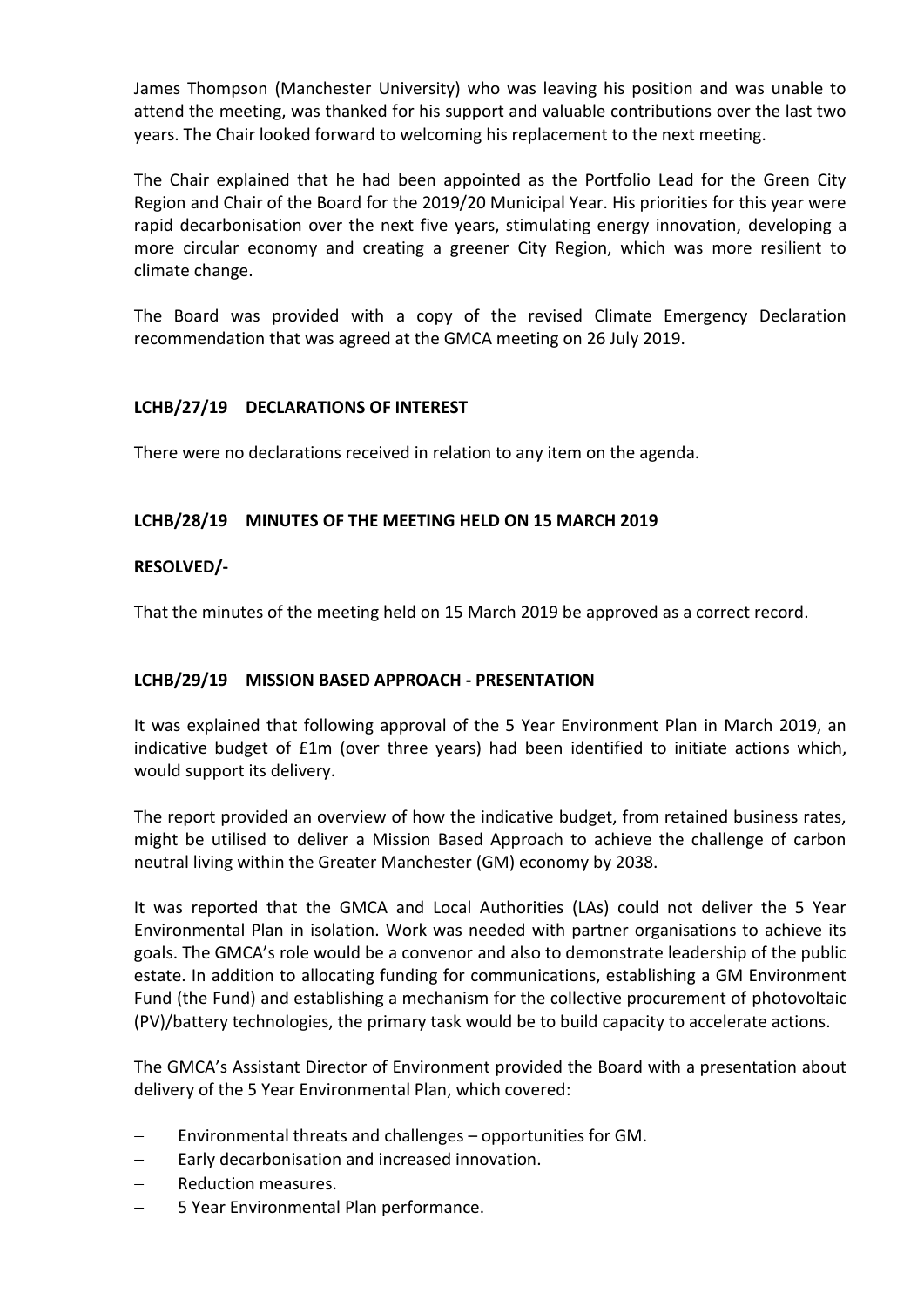- Environment Team performance overview.
- Taking action together.
- Green City Region integrated governance.
- Natural Capital Group Terms of Reference.
- $-$  Indicative GMCA budget.
- External funding.
- Green City Region websites.

The Board discussed the report and presentation, the main points referred:

- To provide more detail, the Board asked that there be a rolling programme of deep dives into the key themes.
- A Member asked about buildings and reducing carbon, the GM's Plan for Homes, Jobs and the Environment (formerly known as the Greater Manchester Spatial Framework (GMSF)) building standards and sustainable drainage and onshore wind. It was explained that onshore wind had not been banned but there were challenges obtaining planning permission. The 5 Year Environmental Plan had accounted for buildings and reducing carbon. Should the GMSF be approved, it was envisaged there would be an uplift of building regulations. There would also be a step shift in the next couple of years towards carbon neutrality.
- An Officer asked if funding for the development of a GM Local Energy Market (GM LEM) was from the Prospering from the Energy Revolution funding call. It was reported that funding for Phase 1 (Scoping Study) had been secured but a bid would be submitted for Phase 2 (Development of a GM LEM).
- The relevant sections of the GMCA website would be rebranded to the Green City Region Partnership (GCR Partnership).
- The National Energy White Paper could potentially experience delays due to the change in Government leadership.
- The Challenge Groups would be supported by the existing governance arrangements, such as the Natural Capital Group.
- It was agreed that Professor Andy Gibson, Manchester University's Pro-Vice Chancellor would be invited to join the GCR Partnership.

# **RESOLVED/-**

1. That the Board supported the intention to utilise a Mission Based Approach.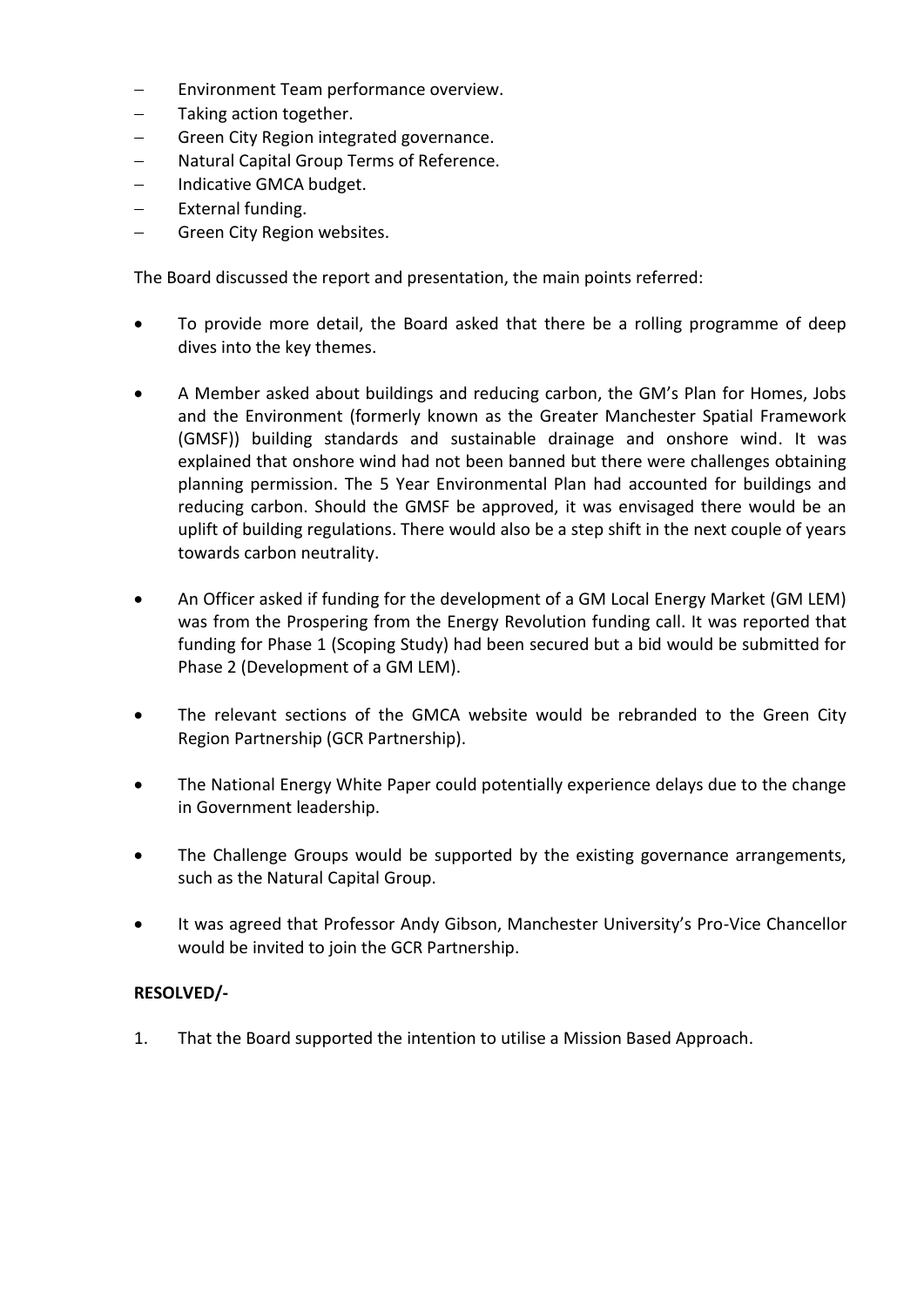- 2. That it be noted that the GMCA had been asked to release £1m from the retained business rates reserve (over 2019/20 to 2021/22) to support the implementation of the 5 Year Environment Plan and delegated individual expenditure decisions within this £1m to the GMCA Treasurer, in consultation with the Portfolio Leader and Lead Chief Executive for the Green City Region and included approval of any consequent grants to Districts from this money where appropriate.
- 3. That Professor Andy Gibson, Manchester University's Pro-Vice Chancellor be invited to join the GCR Partnership.

# **LCHB/30/19 PERFORMANCE REPORT QUARTER 1 2019/20**

The GMCA's Assistant Director of Environment's report provided the Board with the usual update on progress of the Low Carbon Hub for the first Quarter of 2019/20.

# **RESOLVED/-**

- 1. That the Board noted on the progress outlined in the report and the latest position set out in the dashboards attached to the report at Annex 01 (Environment Team Performance Overview) and Annex 02 (5 Year Environment Plan Performance).
- 2. That the Board was content with the dashboards as a means of updating the Board on progress, risks and issues and agreed that regular deep dives on the key themes be provided.

# **LCHB/31/19 GOVERNANCE CHANGES AND TERMS OF REFERENCE**

It was reported that delivery of the Mission Based Approach would require a number of changes to the existing governance structures and consequential changes to then Terms of Reference. The proposed changes to governance structures and Terms of reference required to begin delivery of the 5 Year Environment Plan were outlined in the report.

#### **RESOLVED/-**

- 1. That the Board noted the proposed transition from Low Carbon Hub Board to the GCR Partnership and approved the revised Partnership's revised Terms of Reference for the 2019/20 Municipal Year.
- 2. That the proposed governance structure for the Mission based Approach (Minute LCHB/29/19 Mission Based Approach, Annex 02 Green City Region – Integrated Governance refers) be endorsed.
- 3. That the Board agreed to the Partnership's Board Members to Chair and Deputy Chair the proposed Challenge Groups. The following nominations were agreed at the meeting: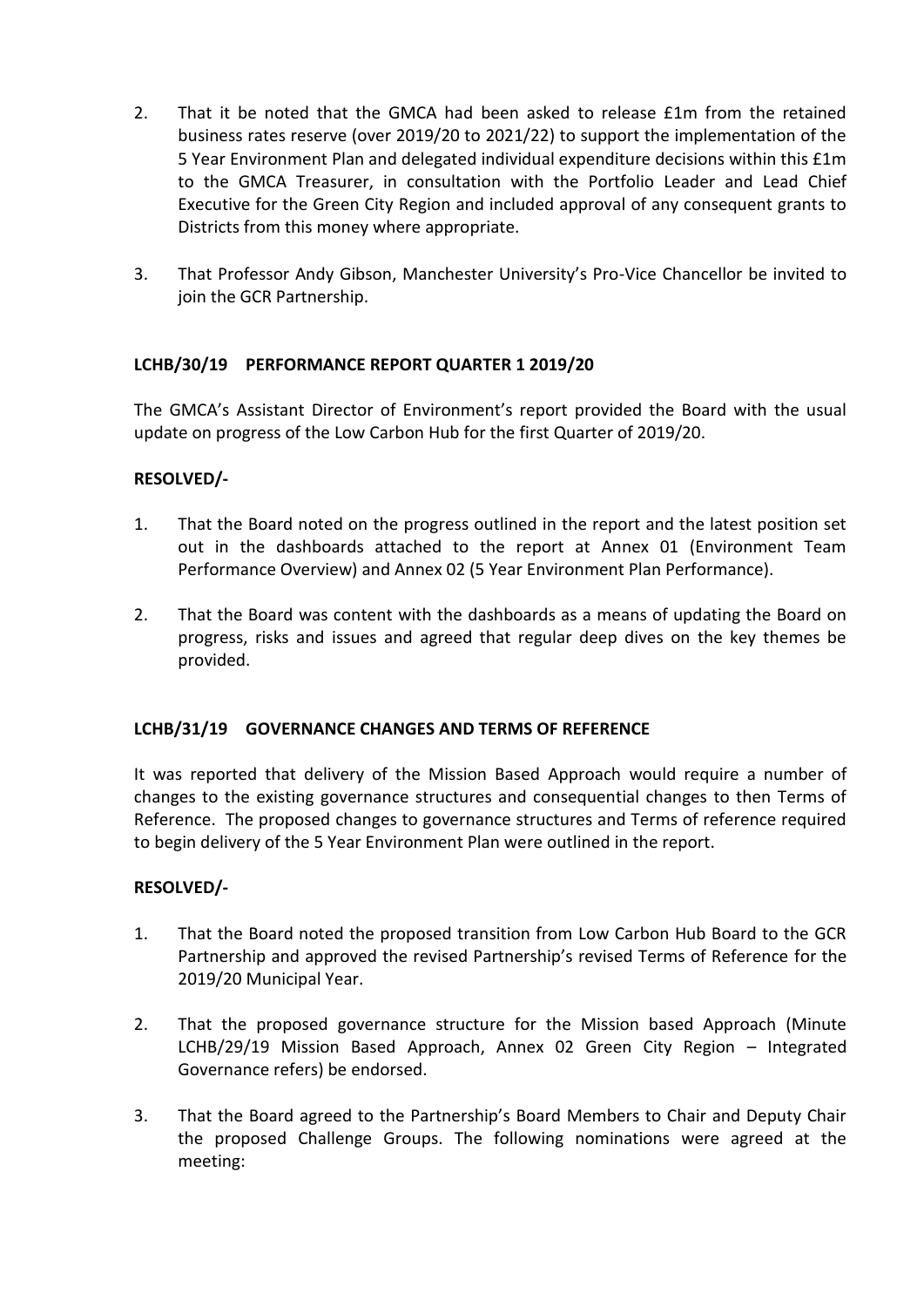- a) Communication Challenge Group (Engaging and communicating with all stakeholders) **Louise Blythe (BBC) Chair and Phil Korbel (Cooler Projects) Deputy Chair**
- b) Low Carbon Buildings Challenge Group (Reducing emissions through post-meter actions) **Robin Lawler (Northwards Housing) Chair and \*Deputy Chair required**
- c) Natural Capital Challenge Group (Ecosystem services and natural adaptation) **Anne Selby (Wildlife Trust) Chair and Chris Matthews (United Utilities) Deputy Chair**
- d) Sustainable and Consumption and Production (SCP) Challenge Group (More with less) **Richard Jenkins (Suez) \*Deputy Chair required**
- e) Energy Innovation Challenge Group (Reducing emissions through pre-meter action) **Peter Emery (ENWL) Chair and \*Deputy Chair required**

\*It was suggested that the University Representatives might want to fulfil the Deputy Chair roles.

- 4. That the Board approved the revised Terms of Reference for the Natural Capital Group for the 2019/20 Municipal Year and confirmed Anne Selby (Wildlife Trust) as Chair and Chris Matthews (United Utilities) as Vice- Chair.
- 5. That the Board agreed that similar Terms of Reference should be developed for the other proposed Challenge Groups: SCP, Low Carbon Buildings, Energy Innovation and Communications for agreement at the next GCR Partnership meeting in October 2019.

# **LCHB/32/19 COLLECTIVE PV/BATTERY PROCUREMENT**

The Board considered a report that presented an opportunity for a Solar PV Collective Purchasing pilot across the GM's ten Districts. The proposal aimed to support GM's achievement of the Green Summit aspiration for the City Region to be carbon neutral by 2038, through the increased uptake of local renewable generation. The proposal would complete one of the 5 Year Environment Plan actions to: examine the potential to establish a GM collective solar PV/battery purchase to drive up residential uptake.

The Board was asked to discuss how their organisations could help support the procurement and disseminate the broader message about local renewable generation.

The Board discussed the report, the main points referred to: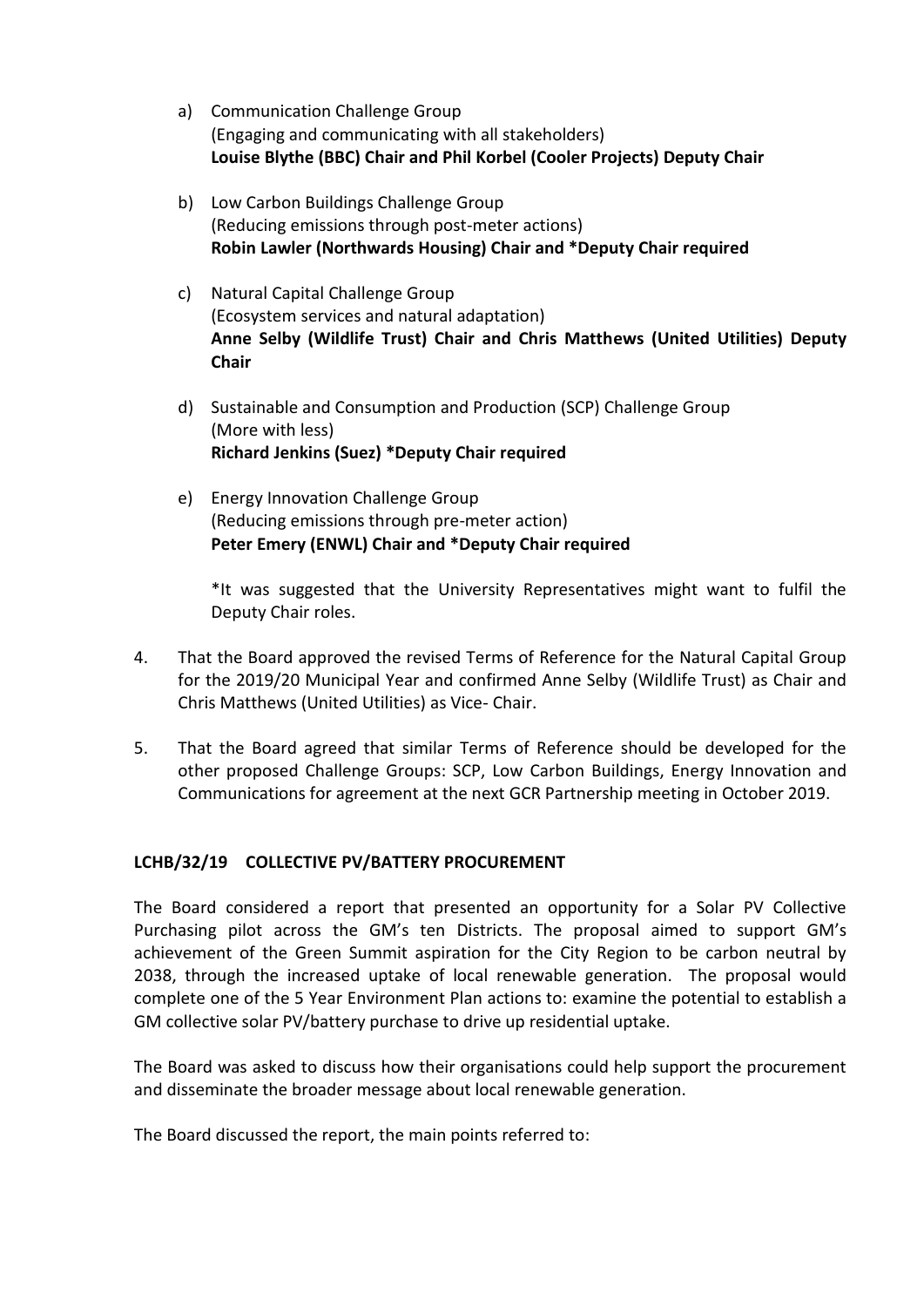- Members and Officers welcomed and supported the proposal.
- It was clarified that the scheme would best suit domestic households and small businesses. The scheme would also appeal to churches and schools but this was dependent on type of building and size.
- A business case for residents to help them understand recovery would be beneficial. There could be other renewables.
- An Officer enquired about supply chain issues. It was suggested that there would only be a problem if the scheme moved outside GM.
- It was clarified that there would be one manufacturer and local installers would be used for fitting. The manufacturer would guarantee the equipment and liability would be the responsibility of the local installer.
- Officers asked about a GM framework for electrical vehicle leasing. It was explained that this work could potentially take place next year.
- A Member suggested that domestic heating and air source heat pumps needed to be emphasised in spatial planning work.
- The GMCA's Assistant Director of Environment would provide the Board will an update on the low cost loan option next time.
- An Officer highlighted issues with rateable values. ENWL was happy to get involved and would ensure that infrastructure was available should three or four streets join the scheme.
- Further thoughts and comments should be forwarded to the GMCA's Assistant Director of Environment outside of the meeting.

# **RESOLVED/-**

- 1. That the Board noted the contents of the report.
- 2. That the contractual requirements were being finalised and that the GMCA had been asked to delegate approval to GMCA Treasurer, in consultation with the Portfolio Lead, to proceed with the appointment of a Solar PV Collective Purchasing partner, commencing with the pilot in September 2019 be noted.
- 3. That Officers will forward their comments and suggestions to the GMCA's Assistant Director of Environment outside of the meeting.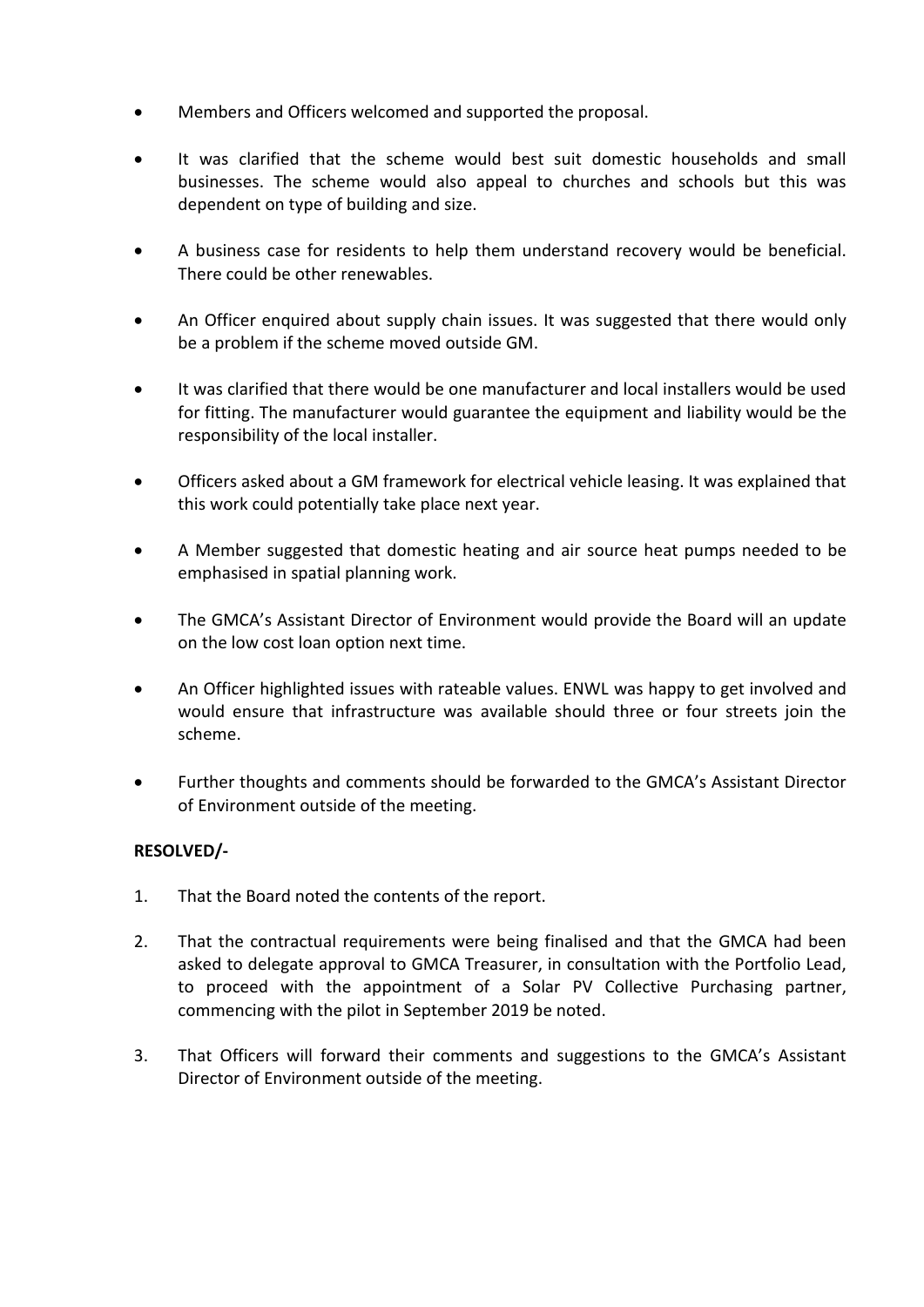### **LCHB/33/19 DRAFT BUILDING RETROFIT REPORT**

The report had been drafted in association with key partners and interested parties. Subject to agreement, it was envisaged that the report would be considered by the GMCA 27 September 2019. The Board was asked for their thoughts and comments on the overall approach.

The GMCA's Head of Environment Policy, provided the Board with a presentation, which covered:

- Priority areas in the 5 Year Environmental Plan.
- The importance of buildings in meeting our environmental ambitions.
- The scale of the challenge.
- The wider opportunity and the need to take action.
- Reducing energy demand in homes, commercial buildings and public buildings.
- Taking this forward across sectors.

The Board made a number of comments, which were noted as:

- An Officer made the following suggestions; a move to a level of consistent funding to meet aspirations; a ten year programme of building investment; more work around renewable heating sources; a review of the total cost and a shared investment model would be beneficial.
- An Officer was concerned that the following areas; types of heating; the point of action; tougher planning conditions around extensions and driving retrofit should be strengthened in the report.
- The actions for the public and private sectors were almost the same. A consistent measurement model was required.
- There was an opportunity for young people and skilled jobs. Officers asked what mechanism was in place for communication with the relevant groups. It was explained that the governance structure was linked to the GM Local Industrial Strategy and the GMCA's Director of Policy and Strategy's job was to make sure communication was happening.
- Consideration should be given to issues around Continued Professional Development (CPD) and accredited training.
- An Officer asked about procurement incentives. It was explained that the supplier offered a rate for installing but the range was vast.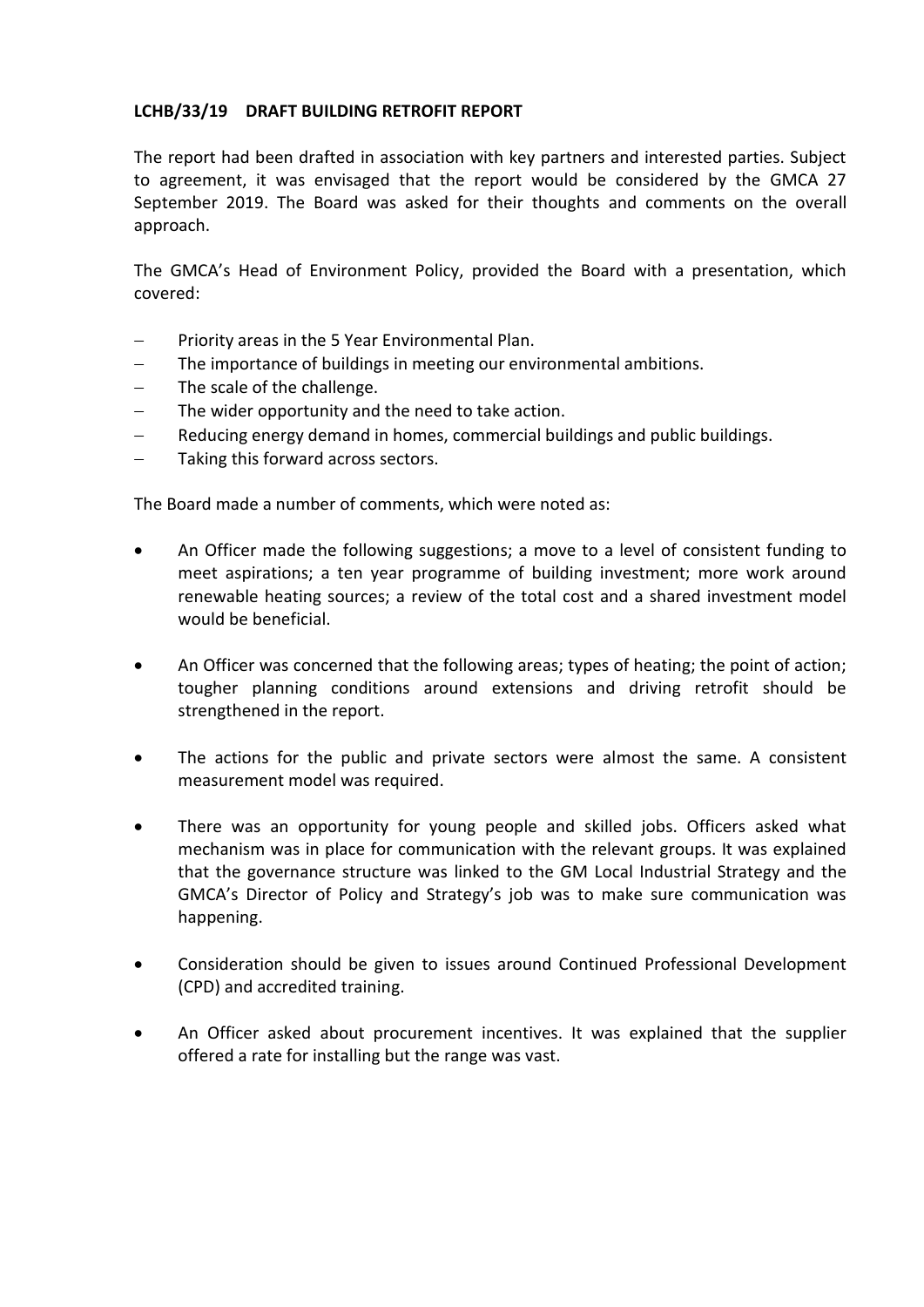- It was highlighted that the export guarantee had not been launched, so any additional incentive was a bonus. Government had confirmed its intention to end solar panel incentive payments on 31 March 2019, meaning people who had solar panels installed after this would not receive payments for generating electricity or exporting it to the grid. It was advised that work with suppliers had made the price point very attractive plus there was a renewable heat incentive. It was noted that Government work was ongoing to separate groundwork and infrastructure from heat source.
- A Member suggested that the apex of a roof could be used to for battery storage.
- Officers stated that it would be ideal if estate agent staff were able to talk about energy at the point of sale, which might drive demand for more energy efficient homes.

# **RESOLVED/-**

That the presentation be noted.

# **LCHB/34/19 AIR QUALITY UPDATE**

The Board noted the verbal update provided by Transport for Greater Manchester's (TfGM) Head of Logistics Environment, which provided an overview of the GM Clean Air Plan – July 2019.

The Board discussed people potentially using the scheme to renew their cars and work taking place in other City Regions.

The update along with the presentations provided at the meeting would be circulated to the Board following the meeting.

#### **RESOLVED/-**

That the information be received and noted.

#### **LCHB/35/19 GM ENVIRONMENT FUND**

The Board considered a report which, outlined the progress made in establishing the Fund. It was explained that GM Leaders had agreed to the establishment of the Fund. The Environment Agency, Peel Group and United Utilities were thanked for their input and contributions. The next step would be to market test the proposal.

In response to a question, it was confirmed that the Fund would be charitable and there would be a Gift Aid option.

It was suggested that the Fund could be complex due to the funding streams and it was recommended that Officers ensure the Fund was compliant with all rules and regulations.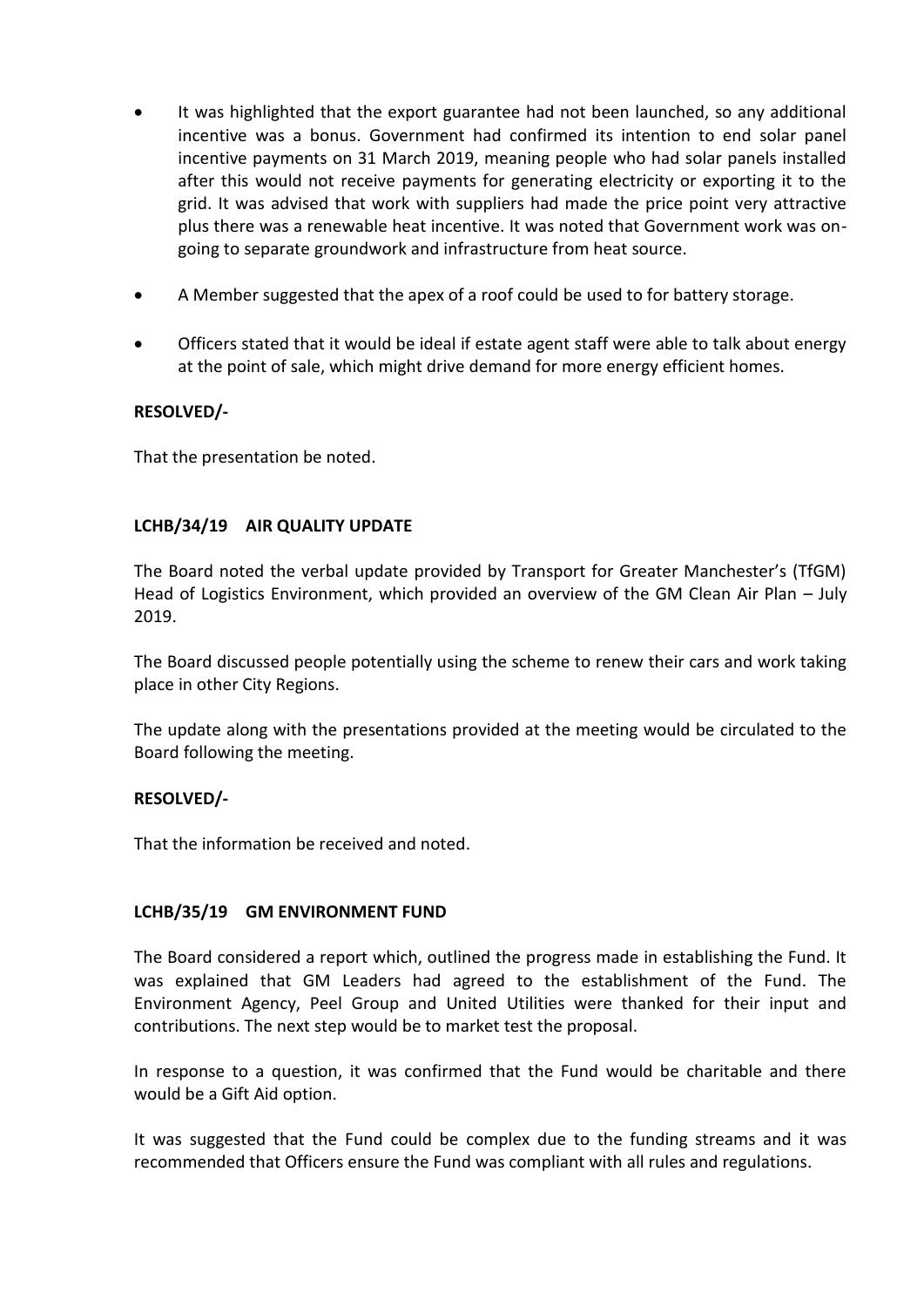# **RESOLVED/-**

- 1. The Board noted the progress in identifying the role and opportunities of setting up a Fund, based initially on voluntary contributions.
- 2. That it be noted that GMCA's in principle approval to initiate the Fund and delegate authority to the GMCA's Chief Executive, Solicitor and Treasurer, in consultation with the Portfolio Lead, to agree the form and make-up of the Fund.
- 3. That the Board noted that in the interim, Lancashire Wildlife Trust had been asked to hold existing donations to the Fund be noted.

# **LCHB/36/19 GM SPATIAL FRAMEWORK (NOW KNOWN AS GM'S PLAN FOR HOMES, JOBS AND THE ENVIRONMENT)**

It was explained that the first consultation ran from 14 January to 18 March 2019 and Officers were in the process of reviewing the responses and updating the framework in light of what people had said. The GMCA would be provided with an update at the next meeting on 27 September 2019.

# **RESOLVED/-**

That the update be received and noted.

# **LCHB/37/19 TREE AND WOODLAND STRATEGY**

Consideration was given to the City of Tree's Technical Officer's Green Infrastructure report that provided an update on the draft GM Tree and Woodland Strategy (the Strategy), which had been developed on behalf of the GM Forests Partnership.

In light of diseases and pests, it was suggested that Officers should be planning years ahead and Districts should be planting trees 2 meters tall at a ratio 5:1. Communications work was required to help people understand and be made aware of their value. The Chair of the Natural Capital Group suggested a Net Gain Policy would resolve these types of issues.

# **RESOLVED/-**

- 1. That the Board noted the progress on the Strategy, since the last meeting.
- 2. That the Board noted that the Strategy would be considered further by the Forest Partnership, Planning Officers and the Planning and Housing Commission.

#### **LCHB/38/19 SMART ENERGY PLAN**

The Smart Energy Plan was made available at the meeting for attendees.